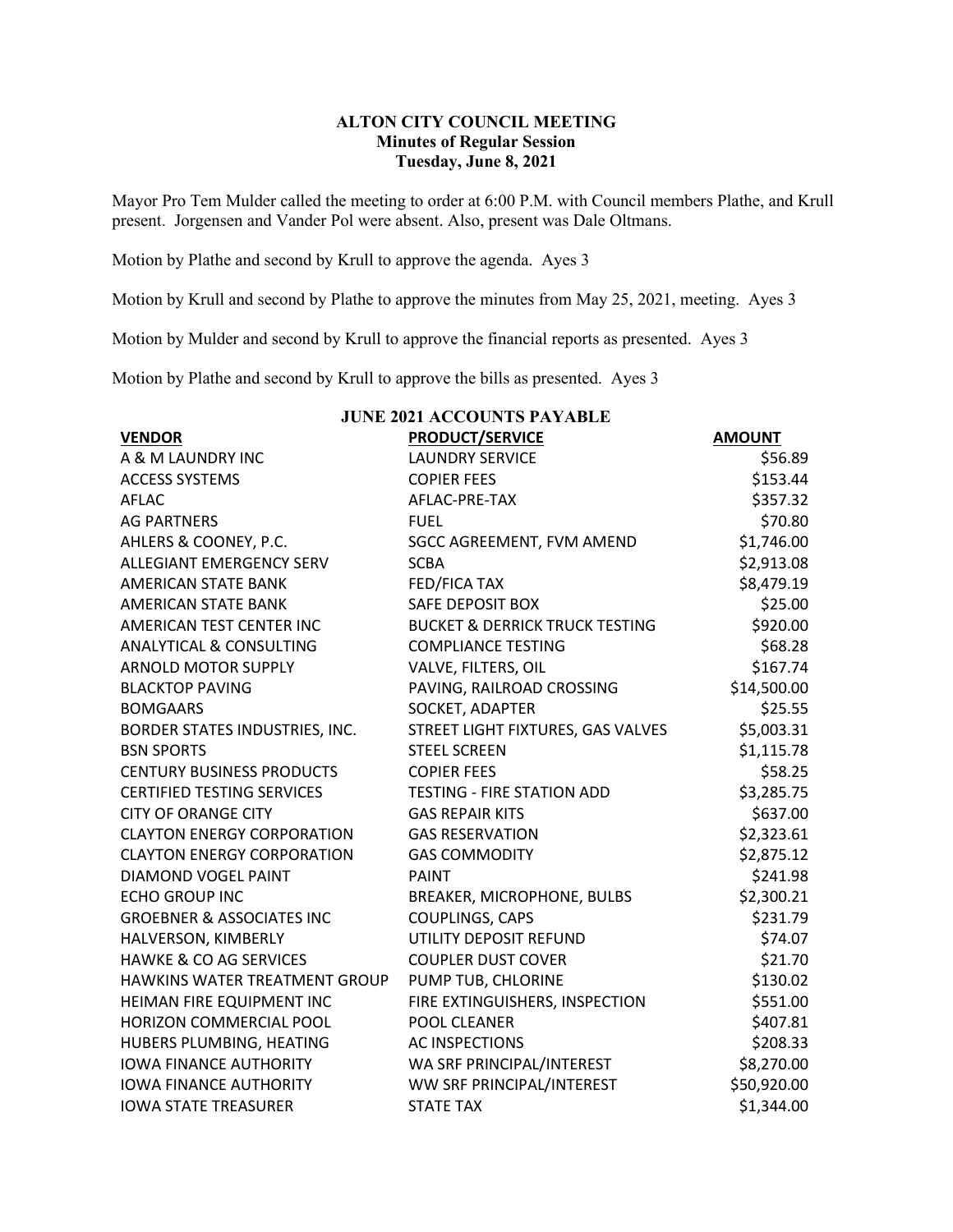|                                 | <b>TOTAL ACCOUNTS PAYABLE</b>    | \$257,070.02 |
|---------------------------------|----------------------------------|--------------|
| <b>WEST IOWA TELEPHONE</b>      | TELEPHONE, FAX, INTERNET         | \$653.75     |
| WELLMARK BLUE CROSS/BLUE SHIELD | <b>GROUP INSURANCE</b>           | \$10,744.30  |
| <b>VISA</b>                     | SUPPLIES, TRAINING, SPEAKERS     | \$1,283.48   |
| <b>VERIZON</b>                  | <b>CELL PHONES</b>               | \$291.92     |
| UTILITY EQUIPMENT CO.           | BALL VALVES, GRATE, FRAME, RISER | \$3,438.09   |
| U. S. POSTMASTER                | PO BOX RENT                      | \$96.00      |
| U.S. POSTMASTER                 | <b>POSTAGE</b>                   | \$500.00     |
| TREASURER - STATE OF IOWA       | <b>WATER EXCISE TAX</b>          | \$1,525.00   |
| TREASURER - STATE OF IOWA       | <b>SALES TAX</b>                 | \$2,403.00   |
| <b>SPIREWORKS</b>               | <b>WEBSITE UPDATE</b>            | \$75.00      |
| SKARSHAUG TESTING LAB.          | <b>GLOVE TESTS</b>               | \$148.14     |
| SIOUXLAND PRESS                 | <b>PUBLICATIONS</b>              | \$747.25     |
| <b>SIOUX COUNTY RECORDER</b>    | <b>RECORDING FEES FVMII</b>      | \$216.00     |
| PREMIER COMMUNICATIONS          | <b>IT SERVICES</b>               | \$633.44     |
| PLUIM PUBLISHING CO., INC.      | <b>PAPER</b>                     | \$18.80      |
| PEFA, INC                       | <b>GAS COMMODITY</b>             | \$2,084.13   |
| <b>PCC</b>                      | <b>RESCUE BILLING</b>            | \$225.96     |
| <b>PAYROLL</b>                  | PAYROLL 05/31/2021               | \$27,730.39  |
| <b>ORANGE CITY SANITATION</b>   | <b>GARBAGE HAULING</b>           | \$7,032.95   |
| ONE OFFICE SOLUTION             | <b>OFFICE SUPPLIES</b>           | \$38.20      |
| ORANGE CITY MUNICIPAL UTILITIES | <b>BULK WATER</b>                | \$8,869.60   |
| NOTEBOOM ELECTRIC               | <b>WIRE</b>                      | \$23.40      |
| NORTHWEST IOWA PLANNING         | <b>DUES</b>                      | \$608.00     |
| NEAL CHASE LUMBER CO            | SUPPLIES, STOVE, GRASS SEED      | \$1,339.14   |
| <b>NCC</b>                      | <b>EMS TRAINING</b>              | \$100.00     |
| NASSAU CEMETERY                 | <b>DONATION</b>                  | \$500.00     |
| MUNICIPAL UTIL-BILLS            | <b>UTILITIES</b>                 | \$1,413.00   |
| MISSOURI RIVER ENERGY SERVICES  | <b>ELECTRIC</b>                  | \$30,825.99  |
| MIDAMERICAN ENERGY              | <b>STREET LIGHTS</b>             | \$247.29     |
| MID SIOUX OPPORTUNITY           | DONATION, PROJECT SHARE          | \$1,033.62   |
| KIER, JAAPER                    | UTILITY DEPOSIT REFUND           | \$139.87     |
| <b>KGM</b>                      | <b>INDEX BOX KIT</b>             | \$123.28     |
| <b>JELLEMA CONSTRUCTION</b>     | 10TH ST & JEFFERSON INTERSECTION | \$34,459.00  |
| <b>JANITOR'S CLOSET</b>         | <b>GLOVES</b>                    | \$194.52     |
| <b>STUART C IRBY CO</b>         | <b>GAS PIPE</b>                  | \$1,165.49   |
| <b>IPERS COLLECTIONS</b>        | <b>IPERS</b>                     | \$5,845.75   |
| <b>IOWA UTILITIES BOARD</b>     | TRANSMISSION FRANCHISE AGREEMENT | \$813.25     |

**SIOUX GOLF AND COUNTRY CLUB:** Mayor Pro Tem Mulder opened a public hearing for the proposal to enter into a 28E Agreement with Sioux Golf and Country Club at 6:10 PM.

No written or oral comments were received. Mayor Pro Tem Mulder closed the public hearing at 6:15 PM.